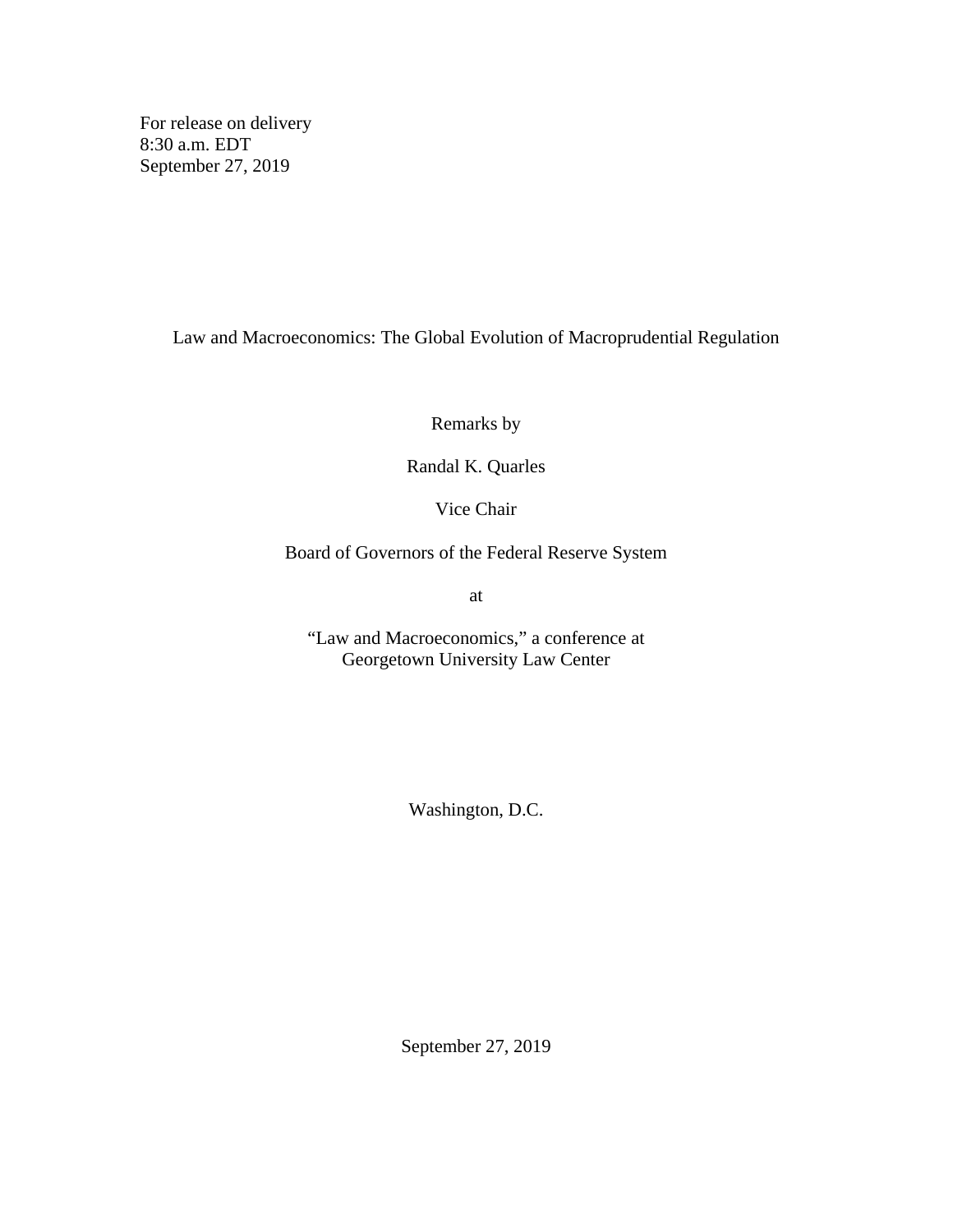Good morning. I would like to thank Georgetown University Law Center and the conference organizers, Anna Gelpern and Adam Levitin, for the opportunity to speak to you.

I was particularly delighted to be asked to speak at today's conference because the topic is law and macroeconomics, a field that my experience has persuaded me is of the first importance, but ill understood, and surprisingly understudied. Now, this may at first blush sound like a beloved former president, venturing into a grocery store—"Golly, can you believe these scanners!?"—because the field of law and economics was already sturdily established when I was in law school back in the Coolidge Administration, and is now well over half a century old. It has been the source of some of the most innovative and influential legal scholarship over the lifetimes of everyone here, and in many ways the insights of the law and economics movement have become the default framework that policy makers and practitioners alike use when we think about the law conceptually, and often even at the level of granular application.

Yet, while we have called this law and economics, it would be more precise to call it law and *micro*economics. Both law and microeconomics are centrally concerned with *incentives—*how are they constructed, how do they operate, how do legal or economic actors respond to them—and the interplay between these different ways to think about incentives has been a natural and fruitful focus of investigation in a broad range of legal studies: tort law, property law, criminal law, contract law, corporate law.

But both law and economics are also centrally concerned with *systems*, the performance and relationships of broad aggregates of laws or economic activity. Not merely how do individual actors react to changes in incentives, but how do large-scale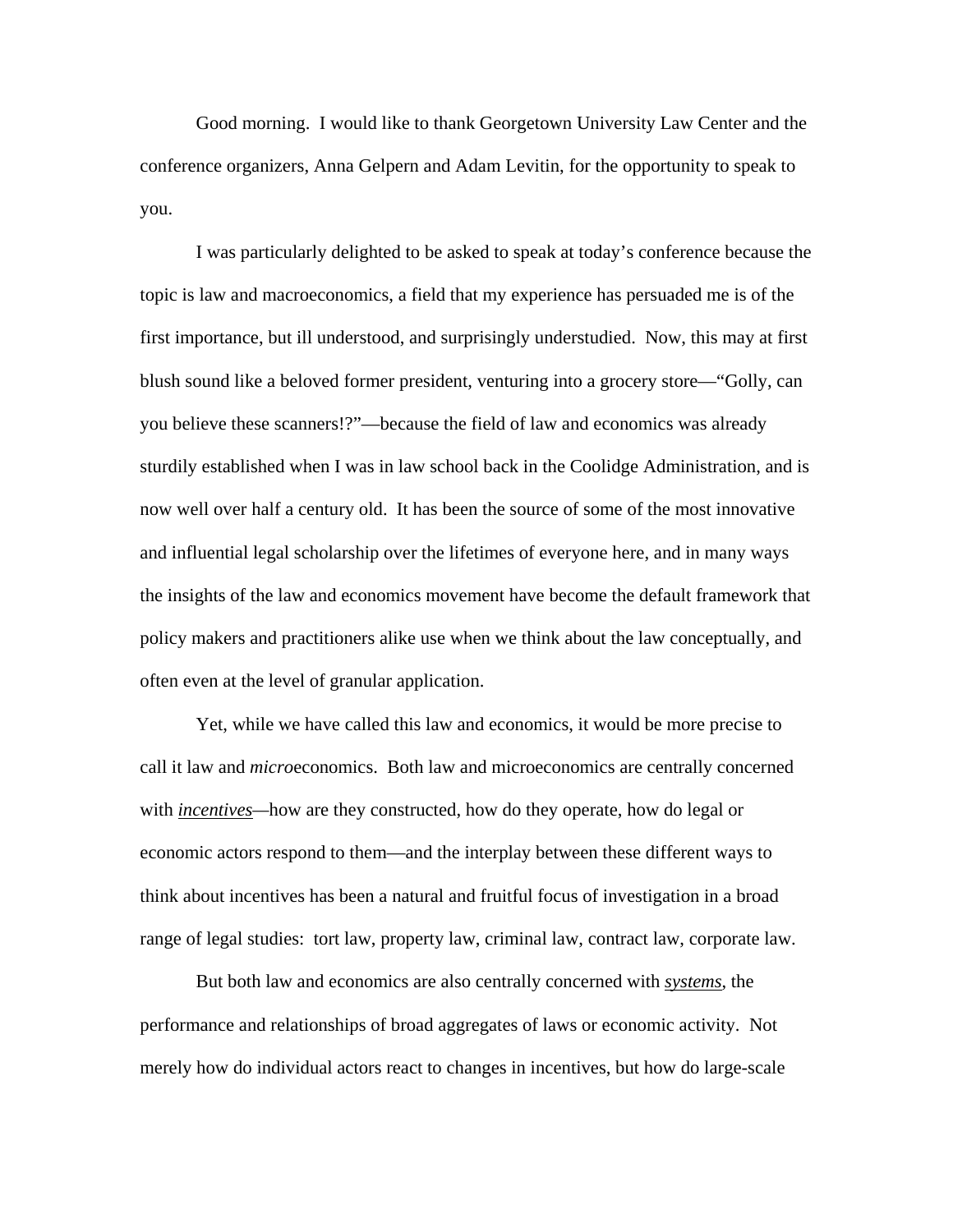combinations of actors respond to changes in systems: how are legal or economic systems constructed, how do they operate, how do those systems constrain wide areas of human activity. The interplay between those two ways of thinking about systems would seem to be as natural and fruitful a focus of investigation as is law and microeconomics, but it is only just beginning to be thought of as a field in itself.

For a concrete example, think about the often observed fact that corporate profit margins have been increasing steadily over the last few decades. Law is likely to have been a significant element in this evolution, but not any individual law. Rather an entire system of laws—laws relating to corporate governance, corporate combinations, taxation, litigation, labor—have evolved over an extended period of time. And, under this theory, one outcome of this system—higher corporate profit margins—would likely give firms greater scope to increase wages without increasing prices, thus offering a potential explanation for the flattening of the Phillips curve, the traditional macroeconomic relationship between the unemployment rate and inflation. For a policymaker who accepted this theory, his comfort in maintaining a very low rate of unemployment could depend significantly on his understanding of that underlying legal system and his estimation of how its evolution would likely proceed in the future.

Thus, the formal union of law and macroeconomics should seek to examine the interplay between a legal system and macroeconomic outcomes, above and beyond the connections a particular law may have with its impact on human behavior. Scholars and policymakers have spent our time primarily thinking about the impact of single laws, but it is appropriate to focus more broadly, especially since we have in fact repeatedly sought over the past century to revamp our system of laws to improve macroeconomic outcomes.

- 2 -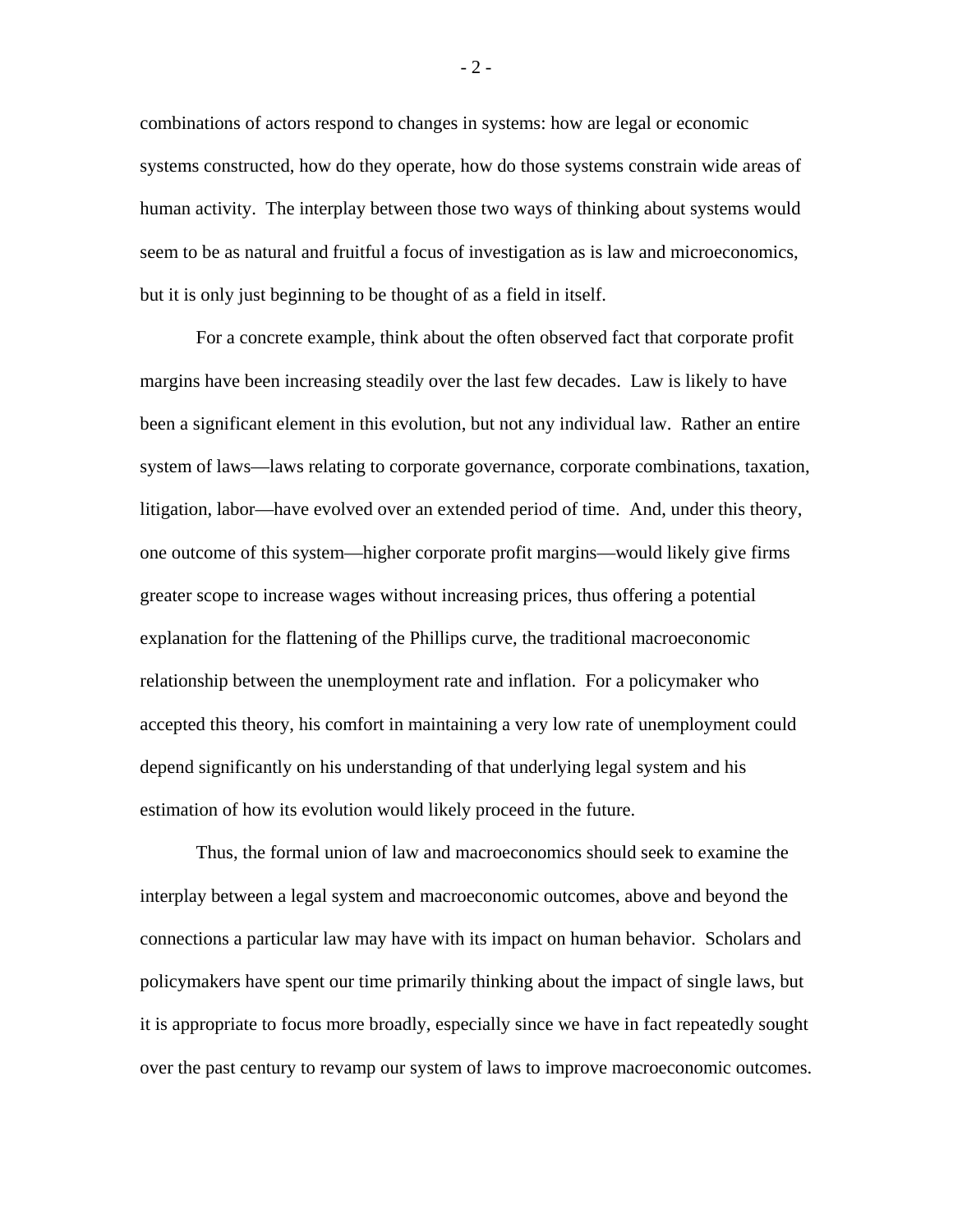Consider the roaring debate in the half-dozen years after the 1929 market crash that led to the establishment of the foundations of federal financial regulation in the United States. Laws creating the Federal Deposit Insurance Corporation and a federal deposit insurance and receivership framework, establishing the Securities and Exchange Commission, and greatly expanding the responsibilities and capabilities of the Federal Reserve System were very purposefully intended to help restore confidence in the U.S. financial system as a necessary condition to foster a recovery from the devastation of the Great Depression. In essence, we designed and implemented a new system of financial regulatory laws to alter macroeconomic outcomes, not only to affect individual behavior. The debate around those laws, in the 1930s, was not an academic one, because the pain and suffering of that era was evident—at the time Congress was debating the Banking Act of 1935, which established the modern framework for the federal bank regulation and supervision, the unemployment rate in the United States was still 20 percent.<sup>[1](#page-3-0)</sup>

I will leave to others the question of whether every detail of the laws passed in this period was equally effective, in the short or long term, in promoting macroeconomic stability. But we should recognize that rules to promote financial stability and a healthy economy have deep roots in the American legal tradition.

#### **The Post-Crisis International Consensus**

- 3 -

<span id="page-3-0"></span> $\frac{1}{1}$  $\frac{1}{1}$  Arguably, the history of law and macroeconomics has even deeper roots. Prior to the Banking Act of 1935, Congress had passed the National Bank Act of 1863 in response to the financial crisis that emerged during the early days of the American Civil War. Its purpose was to create a national banking system and establish a national currency. The following year, Congress passed the National Bank Act of 1864, which established the Office of the Comptroller of the Currency and gave the federal government the authority to supervise commercial banks. Some might even characterize the First and Second Banks of the United States as early efforts at law and macroeconomics.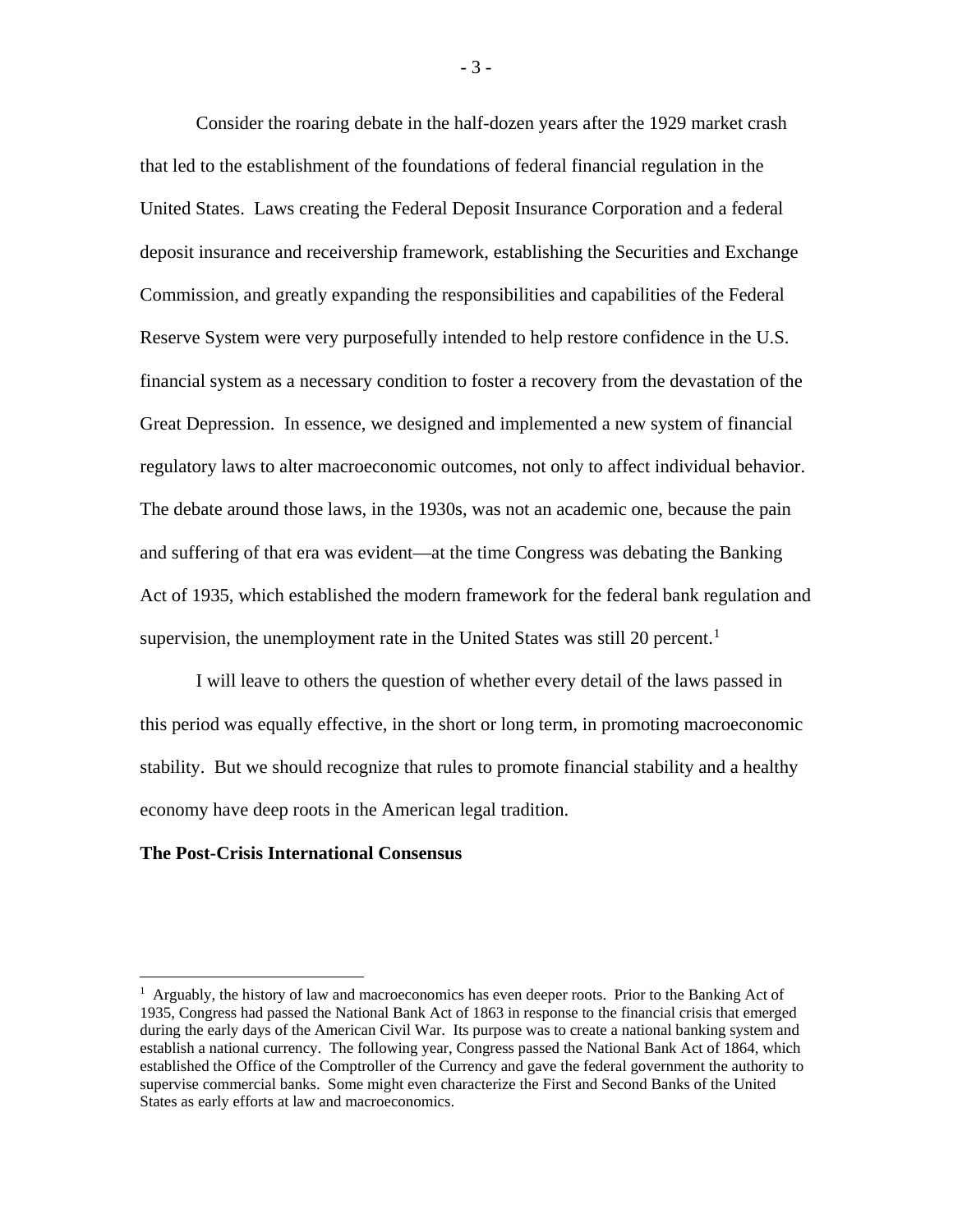Building upon that strong tradition, I would like to focus this morning's remarks on the role that law and macroeconomics has played since the financial crisis in promoting a more stable economy. I am, of course, referring to macroprudential financial regulation.

Let's rewind the tape. After many decades of remarkable financial stability in the United States since the 1930s, the focus of financial oversight had moved away from systemic risks. Prior to the financial crisis, the better part of our regulatory framework was *micro*prudential in nature—individual laws geared toward mitigating the fallout from idiosyncratic shocks to firms. This framework was designed to protect investors and depositors, viewed negative shocks as not originating from the financial system, and did not take into account risks that might be shared by financial firms.<sup>[2](#page-4-0)</sup> This is not to say that regulators did not understand the consequences of an interconnected system and the potential of contagion. For instance, the U.S. government, under the able leadership of Treasury Secretary Nicholas Brady, recognized and responded to the financial stability risks of the Latin American debt crisis of the 1980s. The United States had interests in stabilizing allies in Latin America, but a central part of the motivation was to contain potential risks to the U.S. economy.

The events of 2008–09 redefined our mission by more explicitly connecting macroeconomic and financial stability, as in the 1930s. Congress and the executive branch embraced a sweeping response, designing a system of laws to reflect a recognition that the cumulative, interconnected behavior of financial institutions had implications for

- 4 -

<span id="page-4-0"></span> <sup>2</sup> See Claudio Borio, *Towards a Macroprudential Framework for Financial Supervision and Regulation?* Bank of International Settlements Working Papers No. 128 (Basel, Switzerland: BIS, February 2003), [https://www.bis.org/publ/work128.pdf.](https://www.bis.org/publ/work128.pdf)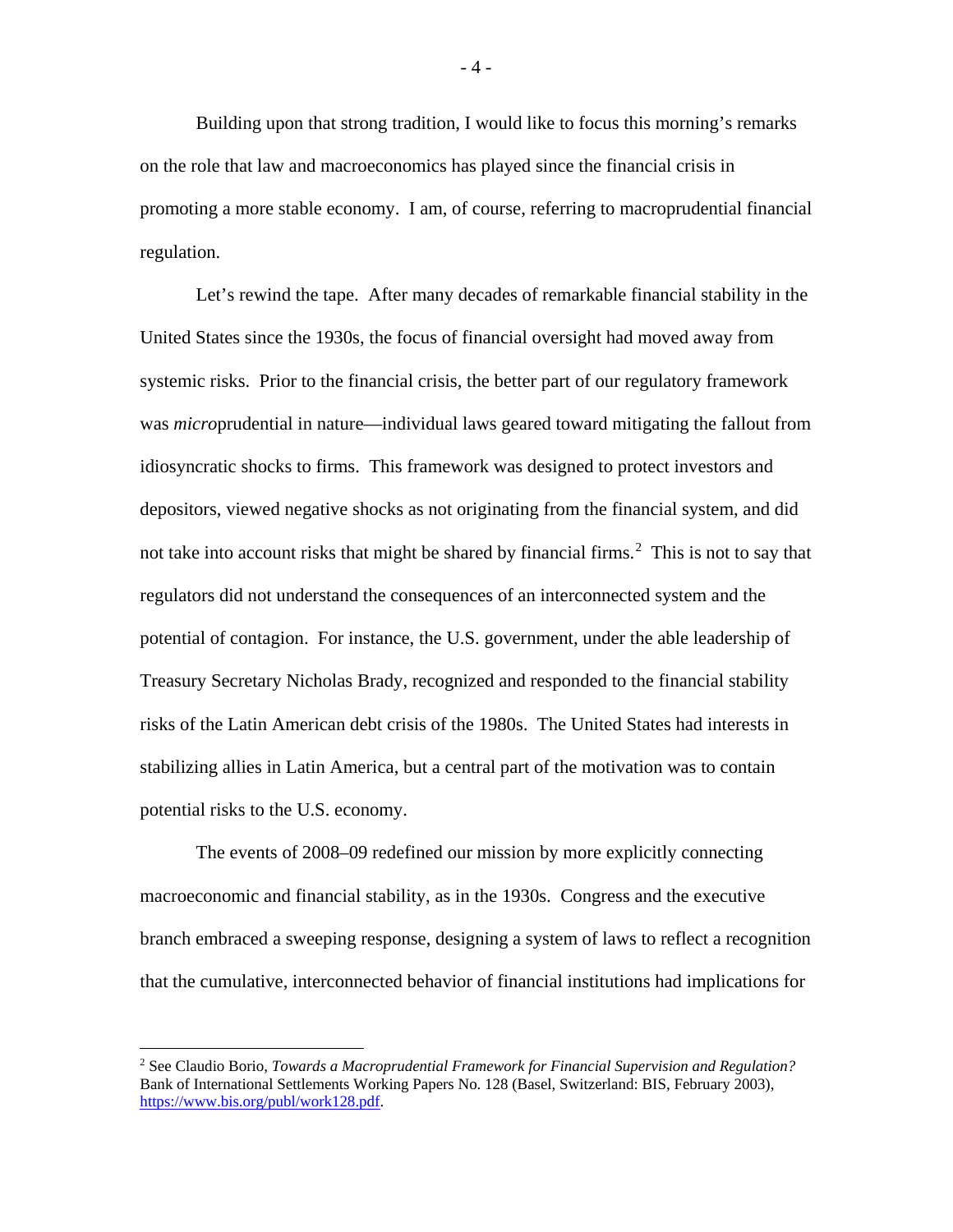financial stability and that even the behavior of a single large and complex institution could have implications for financial stability. This new system was also adopted at the international level. Starting with the G20 summit in Washington, D.C., in November 2008, the global community established the runway for a structural change. The subsequent G20 summit in London led to the establishment of the Financial Stability Board (FSB), with a strengthened mandate as a successor to the Financial Stability Forum. Subsequently, including at the following summit in Pittsburgh, world leaders agreed that the supervision of individual financial institutions had to account for the financial system as a whole, and it was recognized that shocks could originate from within the system and could spread to institutions with common exposures. In other words, the supervisory framework had to be *macro*prudential—focusing on mitigating systemic risk and accounting for macroeconomic consequences.<sup>[3](#page-5-0)</sup> This reorientation was a defining part of the 2010 Dodd-Frank Act, and internationally, in the Basel III Accord.

Section 165 of the Dodd-Frank Act, in particular, requires the Board to implement heightened capital and liquidity standards, concentration limits, and stress testing—all to further the macroprudential purpose of preventing or mitigating risks to the financial stability of the United States. As I will discuss later, the Board has followed through with rules such as the G-SIB surcharge, the liquidity coverage ratio, and single-counterparty credit limits, just to name a few; and, importantly, we have used macroeconomic considerations in calibrating some of these rules.

## **An Evolving Regulatory Perspective**

- 5 -

<span id="page-5-0"></span><sup>&</sup>lt;sup>3</sup> See Busch and van Rijin (2018), supra.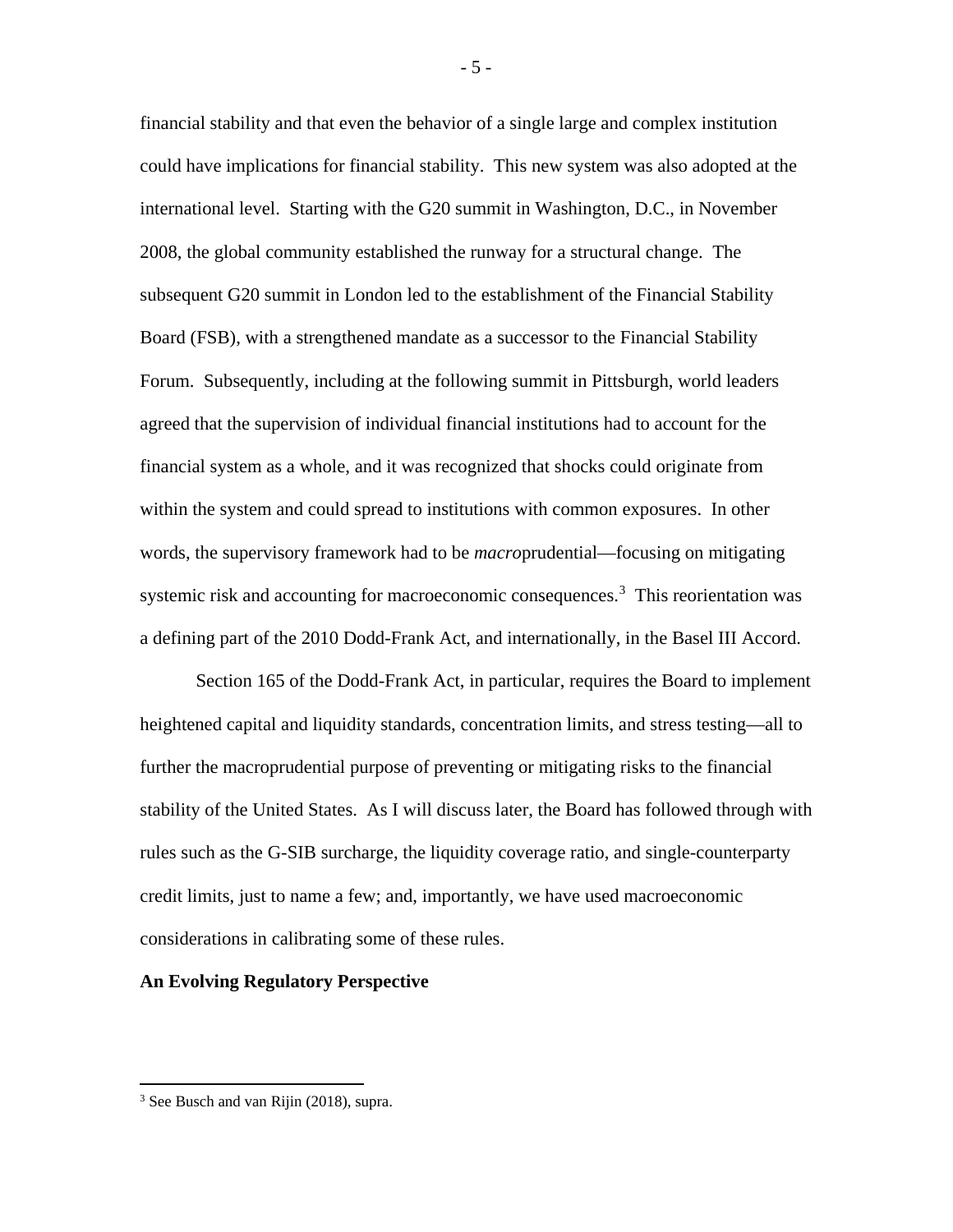Now, let's fast forward to the present. Over a decade has passed since the migration began toward a renewed focus on macroprudential regulation. Our evolution did not stop with the Pittsburgh G20 summit in 2009. Indeed, global financial standardsetters have continued to adapt and learn as they implemented and updated regulations in line with the global consensus that was reflected in Basel III. I would like to highlight three important regulatory paradigm shifts that follow from this renewed focus on macroprudential regulation.

#### *Taking Stock of the Entire Banking Sector*

First, in line with the pivot away from microprudential regulation, we have a renewed focus not only on the health of individual financial firms but on the amount of capital in the entire banking sector. Note that the idea of improving the stability of the financial system by regulating *individual* bank capital has been around for decades. Global policymakers began construction of the modern risk-based, bank capital framework in the 1980s, when the aforementioned Latin American debt crisis increased concerns that the capital held by large international banks was deteriorating. Since then, regulators, such as the Board, have continued to have one eye focused on the capital held at individual firms. Now, over a decade after the crisis, exercises such as stress testing have caused us to have the other eye focused on and assessing the amount of capital in the entire banking system.

## *Considering Macroeconomic Outcomes in Calibrations and Impact Analyses*

The second paradigm shift is that regulators have improved their methods of conducting quantitative analysis of regulations. Such analysis, including conventional – cost-benefit analysis, traditionally did not take macroeconomic variables like gross

- 6 -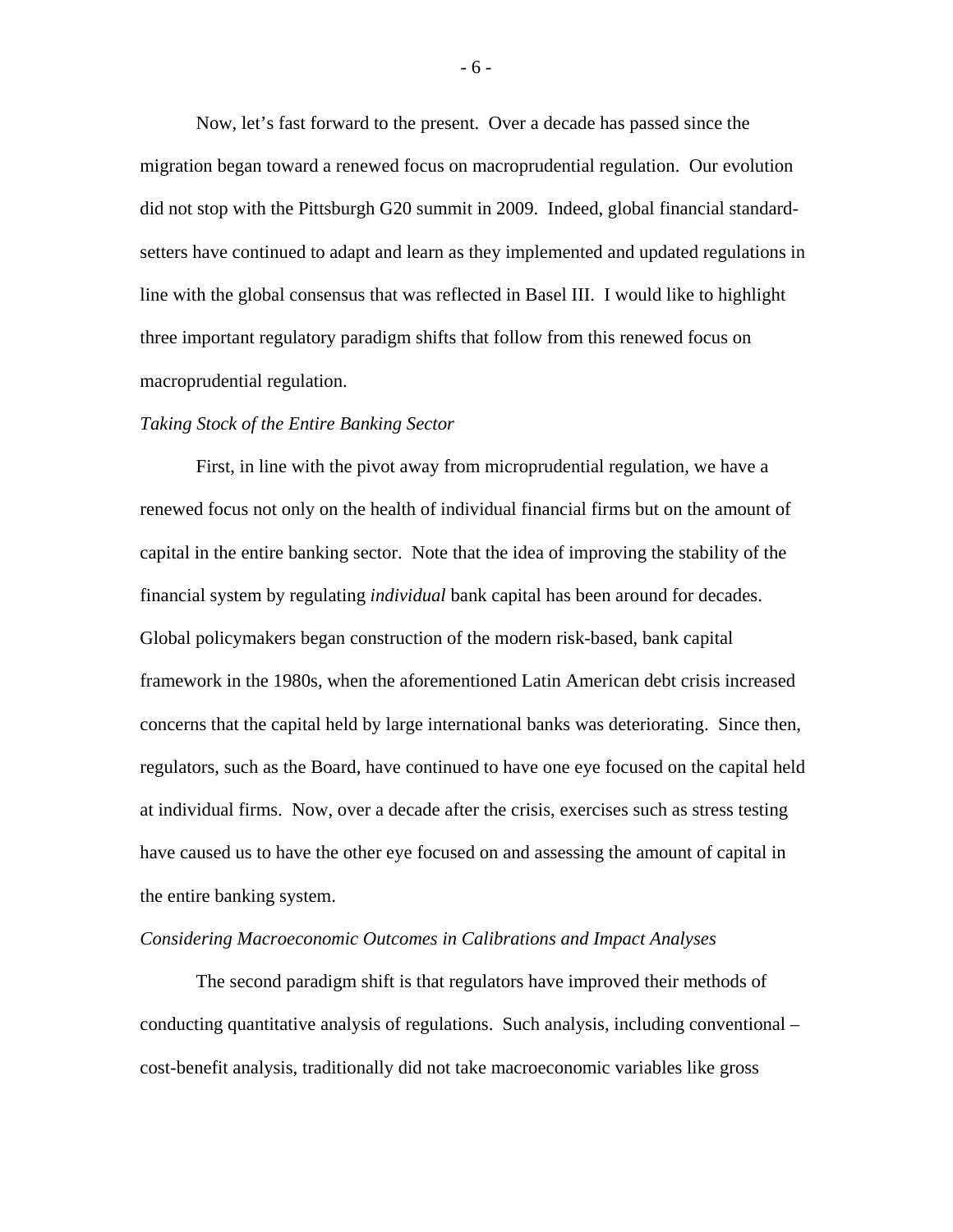domestic product (GDP) growth or the unemployment rate. That is no longer the case. Since regulators are given the task of maintaining the stability of the system as a whole, they must concern themselves with externalities and spillover effects to the broader economy. At the Federal Reserve, several regulatory initiatives have exemplified this change in quantitative analysis.

At the height of the financial crisis, the Federal Reserve created the first stress test, the Supervisory Capital Assessment Program (SCAP), to estimate potential losses at those banks, if economic and financial conditions worsened. Building on SCAP, the Federal Reserve moved to the current stress testing assessment—the Comprehensive Capital Analysis and Review (CCAR)—to evaluate whether the largest firms have sufficient capital to absorb potential losses and continue to lend under stressful conditions. In the CCAR process, the Federal Reserve simulates macroeconomic scenarios like a recession in which GDP falls and the unemployment rate rises significantly. In the 2019 stress test cycle, for example, we tested banks against a hypothetical global recession in which the unemployment rate in the United States rose to 10 percent.<sup>[4](#page-7-0)</sup> The stressed banks were required to show that they could continue to meet minimum capital requirements in the face of those hypothetical macroeconomic shocks.

Aside from CCAR, the FSB compiles an annual list of global systemically important banks (G-SIBs), which are subject to stricter capital requirements in the form of a capital surcharge. These banks must meet this higher capital standard based on the judgement that their potential failure would have a larger, systemwide impact on the

<span id="page-7-0"></span> <sup>4</sup> Board of Governors of the Federal Reserve System, *2019 Supervisory Scenarios for Annual Stress Tests Required under the Dodd-Frank Act Stress Testing Rules and the Capital Plan Rule* (Washington: Board of Governors, February 2019),

[https://www.federalreserve.gov/newsevents/pressreleases/files/bcreg20190213a1.pdf.](https://www.federalreserve.gov/newsevents/pressreleases/files/bcreg20190213a1.pdf)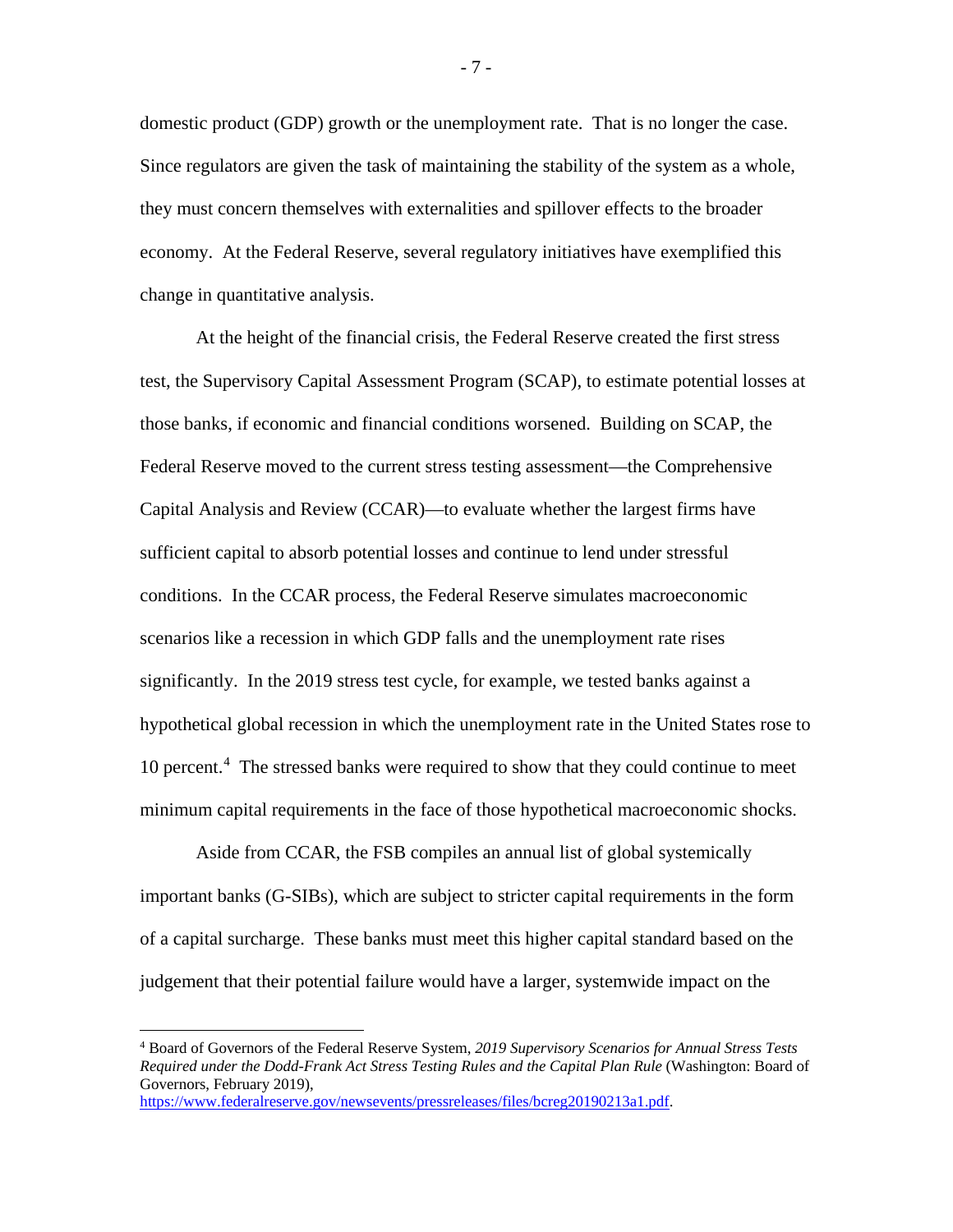economy. The goal, therefore, is to reduce a G-SIB's probability of failure so that its expected impact on the economy would be the same as that of a non-G-SIB.

Similarly, to reduce the risks of interconnectedness and contagion, the United States and other jurisdictions have implemented rules that limit the exposure that one bank may have to a single counterparty.

Finally, research on optimal bank capital levels by staff at regulatory and supervisory bodies around the world have factored in macroeconomic costs and benefits. Specifically, these models assume that higher capital requirements would reduce the probability of a financial crisis occurring but would increase the cost of bank lending, thereby lowering GDP growth. Not surprisingly, these models have produced a wide range of capital estimates given the wide range of underlying assumptions.

# *Combating Pro-cyclicality*

The third paradigm shift at the Fed is combatting pro-cyclicality. To be sure, none of the regulatory developments that I have discussed so far screams macroeconomics quite as loudly as a time-varying, discretionary regulatory regime the express goal of which is to fight pro-cyclicality. Cyclicality—in this case, fluctuations in the economy based on the business cycle—is a concept that is near and dear to every macroeconomist's heart. In fact, theoretical studies of economic cycles go back to the early 1800s, and the National Bureau of Economic Research's tracker of the U.S. business cycle dates economic contractions and expansions back to the 1850s. Quite impressive. There's also more than just a handful of volumes of articles and book chapters written on the business cycle and countercyclical fiscal policy.

- 8 -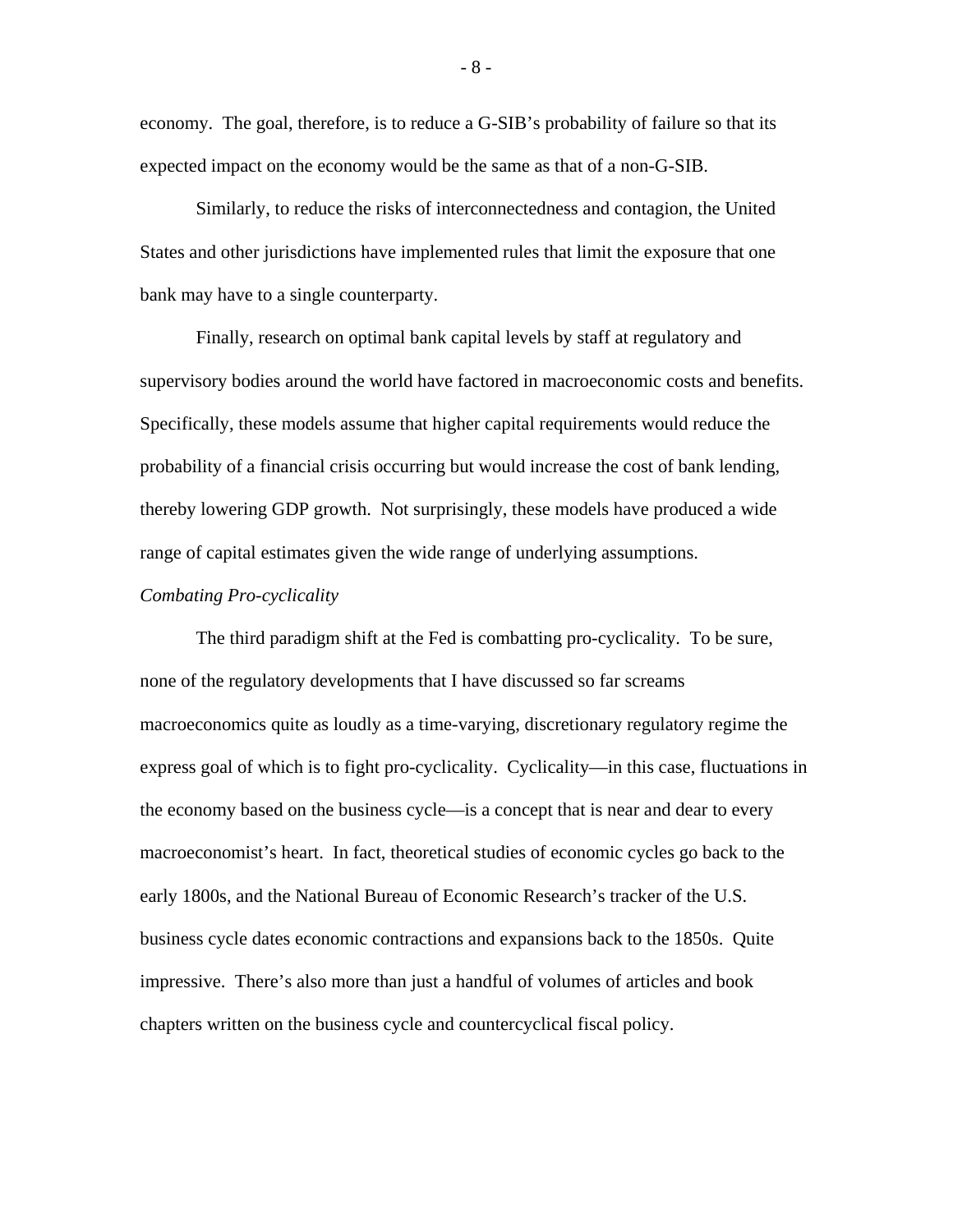In the context of macroprudential regulation, pro-cyclicality represents a problem because banks tend to build up excessive credit during an economic expansion. Limiting pro-cyclicality means limiting both the highs and lows of a credit cycle.

Along with many other jurisdictions, the United States adopted a countercyclical capital buffer (CCyB) to address the issue. The U.S. CCyB is a capital buffer that ranges from zero percent to 2.5 percent of covered institutions' risk-weighted assets. Domestic regulators have discretion to switch the CCyB on or off anywhere within that range in order to prevent or mitigate the overheating of credit markets under their jurisdiction. In setting the buffer, the Federal Reserve takes into account, among other things, leverage in the financial sector, leverage in the nonfinancial sector, maturity and liquidity transformation in the financial sector, and asset valuation pressures. Notably, the CCyB is not calibrated bank-by-bank and is not calibrated asset-class-by-asset-class. Rather, regulators set the buffer based on their perception of the aggregate domestic credit cycle, whether it's too hot, too cold, or just right. Under the Board's current policy, we would activate the CCyB based on "when systemic vulnerabilities are meaningfully above normal."

Based on this policy, the CCyB is currently set at zero percent in the United States but has been turned on in France, Hong Kong, Sweden, the United Kingdom, and Norway. It is worth noting that, in the United Kingdom, the CCyB is set equal to a positive level—1 percent—in *normal* times. As a result, their buffer can be adjusted upward or downward based on the perceived risks of the time-varying credit cycle. As I have recently said, I see real merit in exploring the U.K. approach as a tool to promote financial stability.

- 9 -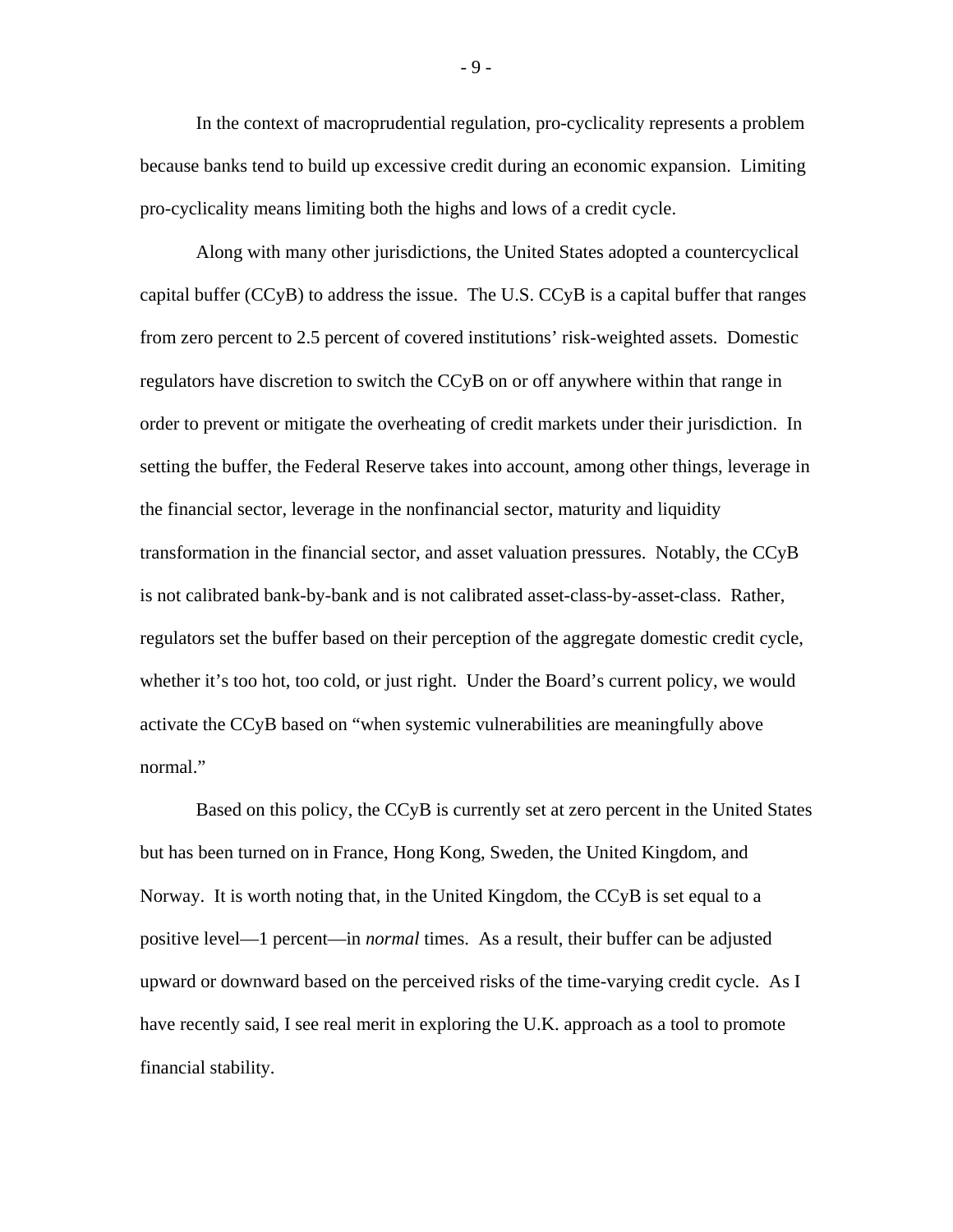## **Conclusion**

Let me conclude by offering a few thoughts on three research topics that fall squarely in the intersection of law and macroeconomics.

## *Central Bank Mandates*

First, while international agreements such as Basel III demonstrate that the international regulatory community has agreed on the high-level systematic changes and developed similar perspectives following the crisis, national governments gave different regulatory powers—in both degree and scope—to their central banks in pursuit of the new post-crisis consensus.<sup>[5](#page-10-0)</sup> In the United States, Congress did not change the Federal Reserve's dual mandate but did provide new responsibilities to promote financial stability. There was no change to the European Central Bank's monetary policy mandate, but it received direct supervisory authority over some of the Eurozone's largest banks through the Single Supervisory Mechanism and also continues to monitor financial sector risks. The Bank of Japan does not control Japan's macroprudential toolkit but does play an active role in monitoring systemic risk. The Bank of England, on the other hand, was explicitly tasked with a new financial stability mandate, and it oversees macroprudential regulation.

In line with the debates over central bank independence and macroeconomic outcomes, legal scholars who engage in cutting-edge research on institutional design may have thoughts on which model leads to the best outcomes for financial stability.

# *Financial Stability Monitoring*

<span id="page-10-0"></span> <sup>5</sup> See Ed Balls, James Howat, and Anna Stansbury, *Central Bank Independence Revisited: After the Financial Crisis, What Should a Model Central Bank Look Like?* Harvard Kennedy School M-RCBG Associate Working Paper No. 87 (Cambridge, MA: Harvard Kennedy School, 2018), [https://www.hks.harvard.edu/sites/default/files/centers/mrcbg/files/67\\_central.bank.v.2.pdf.](https://www.hks.harvard.edu/sites/default/files/centers/mrcbg/files/67_central.bank.v.2.pdf)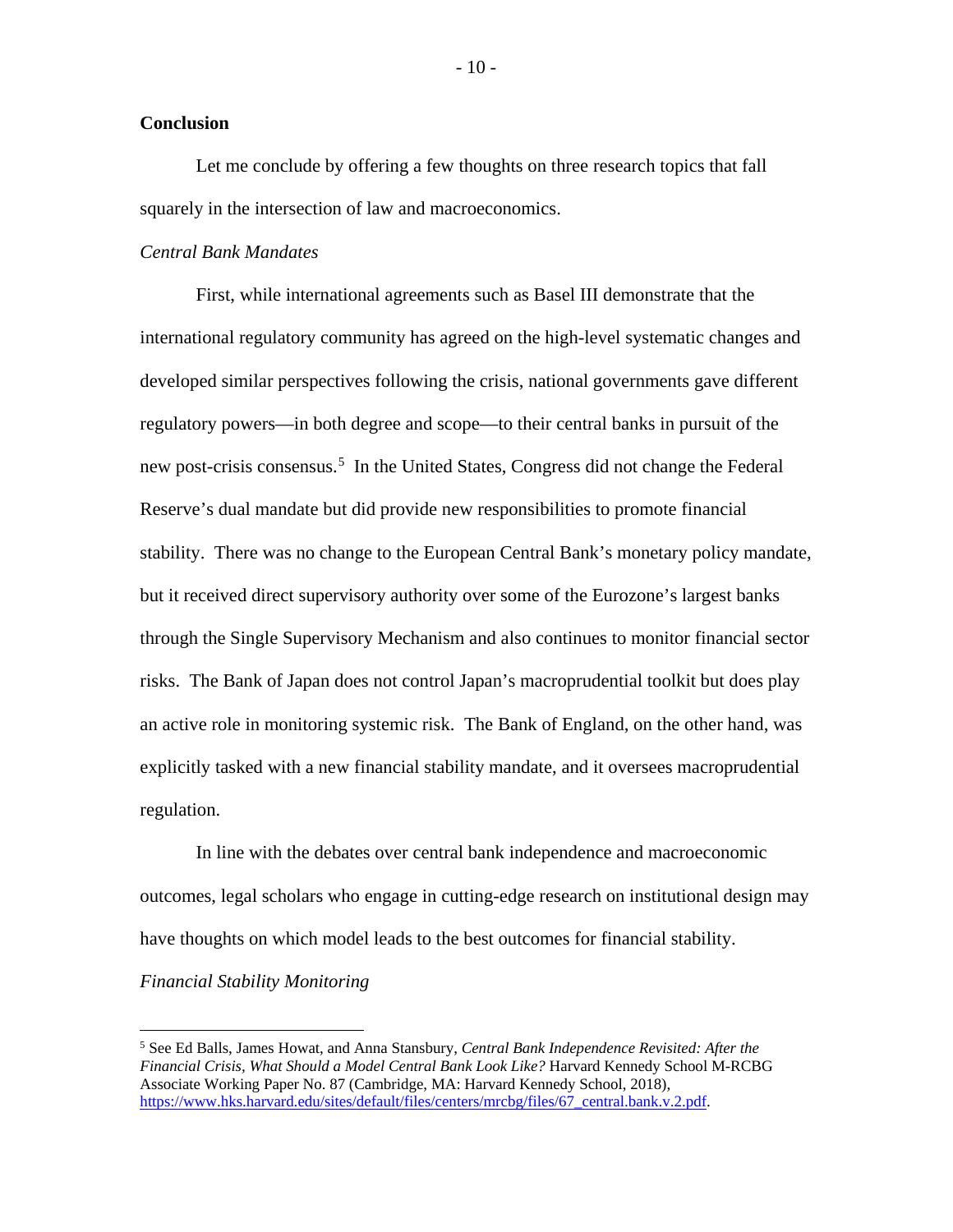Second, in addition to giving varying degrees of power to their central banks, national governments also created new bodies that promote financial stability, such as the FSB and the Financial Stability Oversight Council (FSOC), to monitor systemic risk and identify systemically important institutions and activities. For example, the main issues on the FSB agenda for this year were developments in financial technology, nonbank financial intermediation, and evaluation of too-big-to-fail reforms.<sup>[6](#page-11-0)</sup> In the same vein, the FSOC produces annual reports that highlight such threats and vulnerabilities, including news ones such as cybersecurity.<sup>[7](#page-11-1)</sup>

Given today's audience, I very much look forward to hearing your thoughts on these issues, particularly suggestions on ways in which our legal framework can be used to mitigate these risks and the extent to which additional macroeconomic tools should be developed to monitor or address evolving risks.

## *Due Process*

Third and finally, since I have spent a good part of this speech talking about issues that are near and dear to every economist, I feel like it is only fair for me to wrap up by discussing an issue of equal, if not greater, emotional import to lawyers: due process. Specifically, I'd like to close by talking about the due process considerations associated with the aforementioned macroprudential policies. There is nothing improper about mitigating negative externalities through regulation, and that is an important purpose of much post-crisis financial regulation. However, it is also well-accepted that

<span id="page-11-0"></span> <sup>6</sup> Randal K. Quarles, "The Financial Stability Board in 2019" (speech at the Joint Conference of the European Central Bank and the *Journal of Money, Credit, and Banking*, Frankfurt, Germany, March 2019), [https://www.federalreserve.gov/newsevents/speech/quarles20190328a.htm.](https://www.federalreserve.gov/newsevents/speech/quarles20190328a.htm)

<span id="page-11-1"></span><sup>7</sup> See U.S Department of the Treasury, *Financial Stability Oversight Council Annual Report 2018* (Washington: U.S. Treasury, 2018), [https://home.treasury.gov/news/press-releases/sm578.](https://home.treasury.gov/news/press-releases/sm578)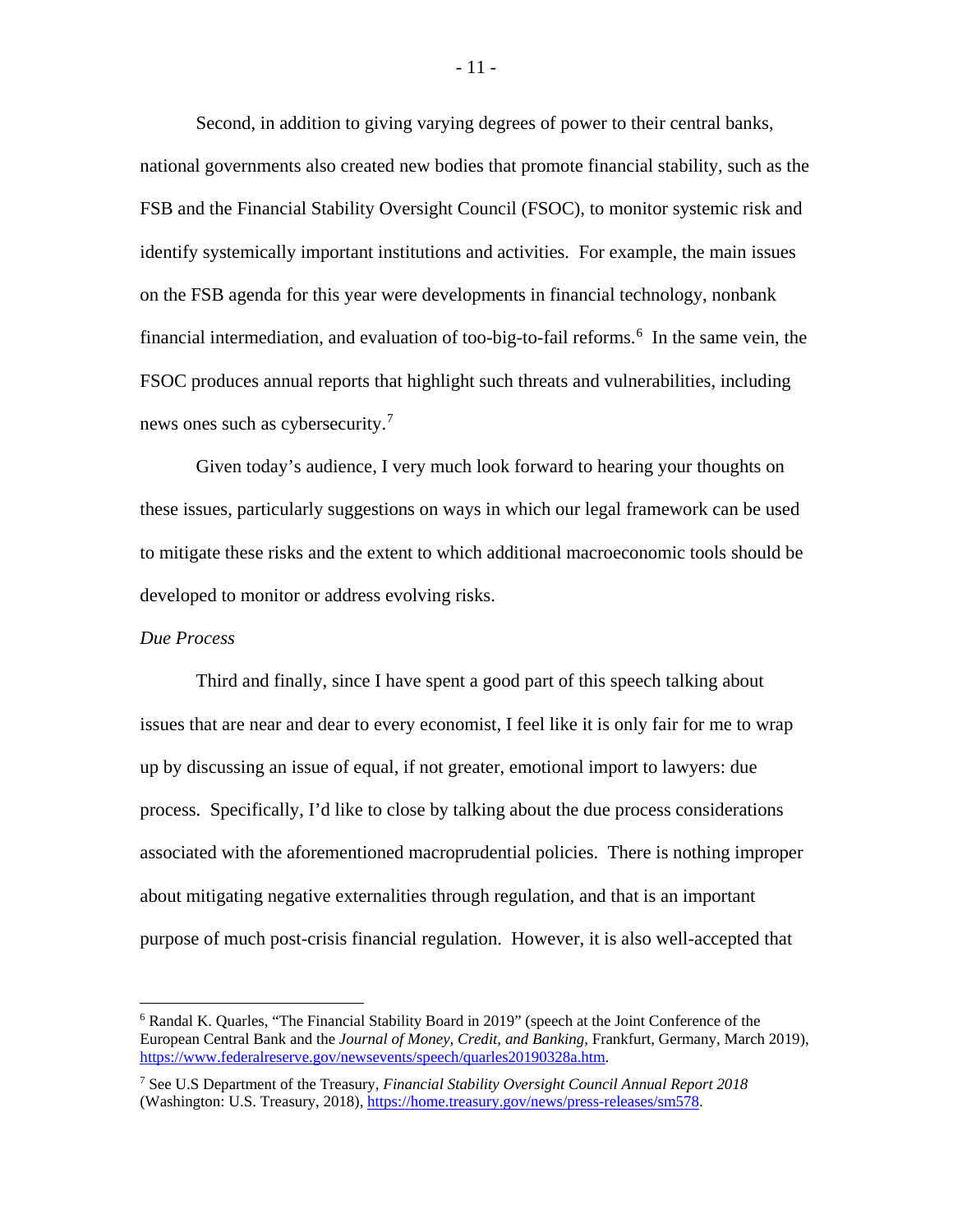due process requires the fair, evenhanded application of laws so that individuals are not at the mercy of the arbitrary exercise of government power. $8$  As I have alluded to throughout my remarks, we are currently placing a much greater regulatory burden on a select group of banks—the largest and most complex firms—because we believe their failures would bring down the entire financial system.

Some might argue that, during the financial crisis, we dispensed with due process considerations while conducting version 1.0 of the stress tests. This is why I have strongly pushed for the recent shift toward greater transparency around the structure of the stress tests and the models themselves. It affords greater due process to the affected participants.

In the same vein, I would welcome greater legal scholarship on the due process considerations associated with bank supervision as a process distinct from bank regulation. By bank supervision, I refer to the processes and activities identified with examining banks, including checking compliance with laws and regulations, assessing bank capital and liquidity levels, assigning supervisory ratings to banks, and taking formal and informal enforcement actions. While it is important for bank supervision to be up to the task of assessing the world's largest banks, especially in light of the financial stability risks that I have been describing today, an equally important task is making sure that supervisors are acting fairly. Although questions of fairness are routine in law and economics, there is ample room to explore these issues as they relate to bank supervision.

<span id="page-12-0"></span> <sup>8</sup> See Paul Tucker, *Unelected Power: The Quest for Legitimacy in Central Banking and the Regulatory State* (Princeton, NJ: Princeton University Press, 2018)[, https://press.princeton.edu/titles/11240.html.](https://press.princeton.edu/titles/11240.html)